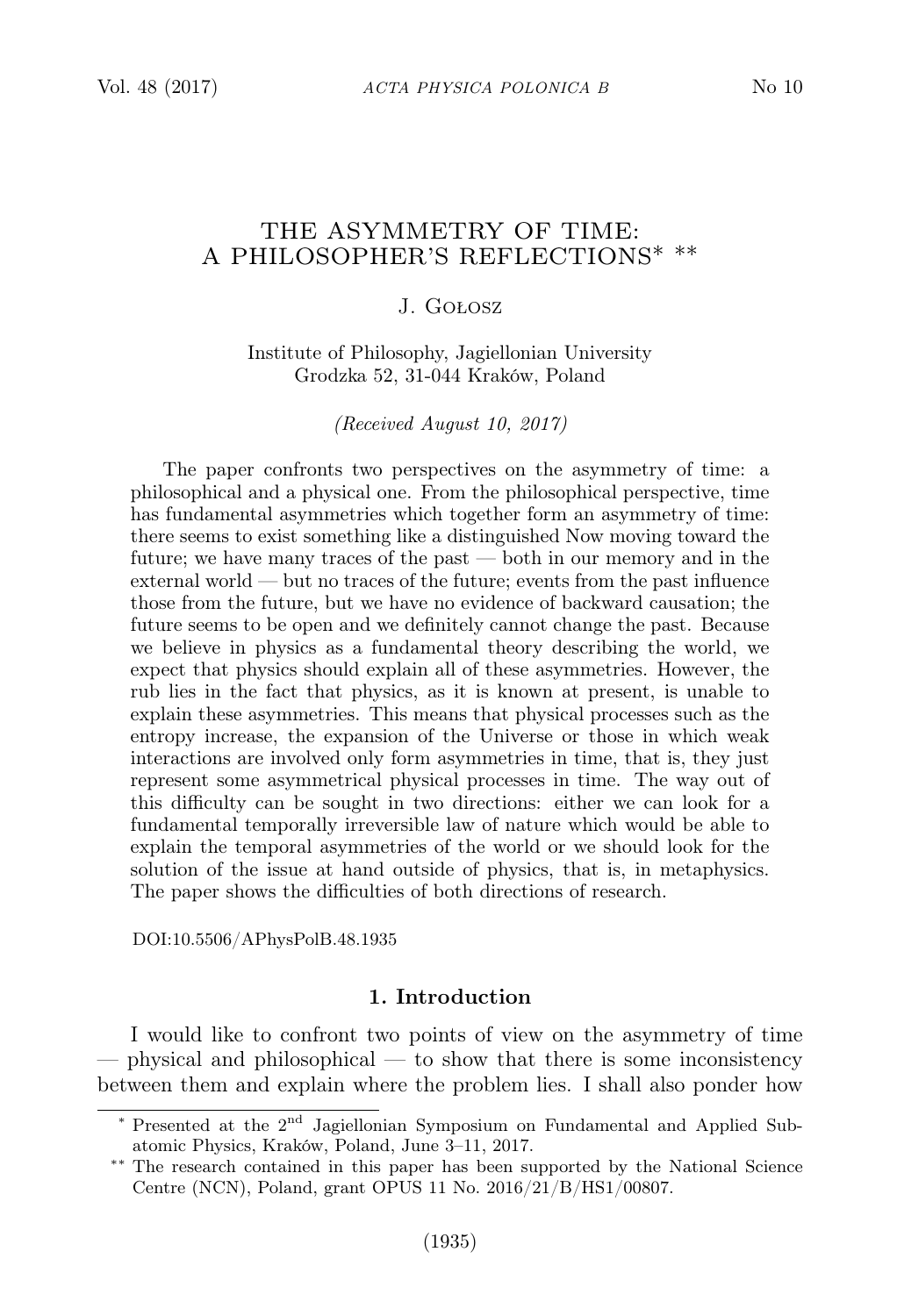we can try to reconcile them and to show where we can look for a solution. Of course, I am not able to offer a definitive solution, even less one which could be acceptable for both sides of the discourse. But I can at least take comfort from the fact that posing a good question is also worth pursuing.

What is the plan of the paper? First, I shall begin by introducing the problem which I am going to analyze, that is, to explain what the problem of the asymmetry of time consists in and why I maintain that it is still unresolved, or at least not fully resolved. Next, I would like to set out how this problem appears from the physical and philosophical points of view before ending, of course, with some conclusions. What is also interesting, is that it will transpire that the discrimination between philosophy and physics sometimes does not coincide with discrimination between (class of) philosophers and (class of) physicist, that is, we will encounter in the paper a case of a great physicist who is not satisfied with physics and more philosophical than a great philosopher that is an adherent of scientism boundlessly believing in physics.

## 2. The problem

Perhaps it will be the best to begin with Einstein. This is, of course, not an accident: Einstein was deeply interested in the foundation of nature; the foundation of physics; and relations between them (see e.g. [\[1\]](#page-10-0)). He was perfectly aware of the fact that a new theory needs a new foundation and he looked for it in philosophy (it was, for example, Mach's principle that said that local inertial frames are determined by the large scale distribution of matter, or generally speaking his Kantian approach to science). So, we can say that in his thinking physics met with philosophy.

Coming to the main point of the paper: there is the famous passage from Einstein's letter of condolence to his friend Michele Besso's widow after Besso's death: People like us, who believe in physics, know that the distinction between past, present and future is only a stubbornly persistent illusion. Here, we have simple four-dimensional block universe where there is no difference between the past and the future. I would not like to consider the problem of how seriously we should treat this statement by taking into account the circumstances of its writing, but I would rather draw attention to the testimony of Carnap from almost the same time (their conversations took place between years 1952 and 1954 in Princeton while Einstein wrote his letter of condolence in 1955); we know from this report that Einstein was deeply troubled about lacking an explanation for the distinction between the present, the past and the future in physics and rather dissatisfied with the psychological, subjectivist approach to this distinction: Once Einstein said that the problem of the Now worried him seriously. He explained that the experience of the Now means something special for man, something essentially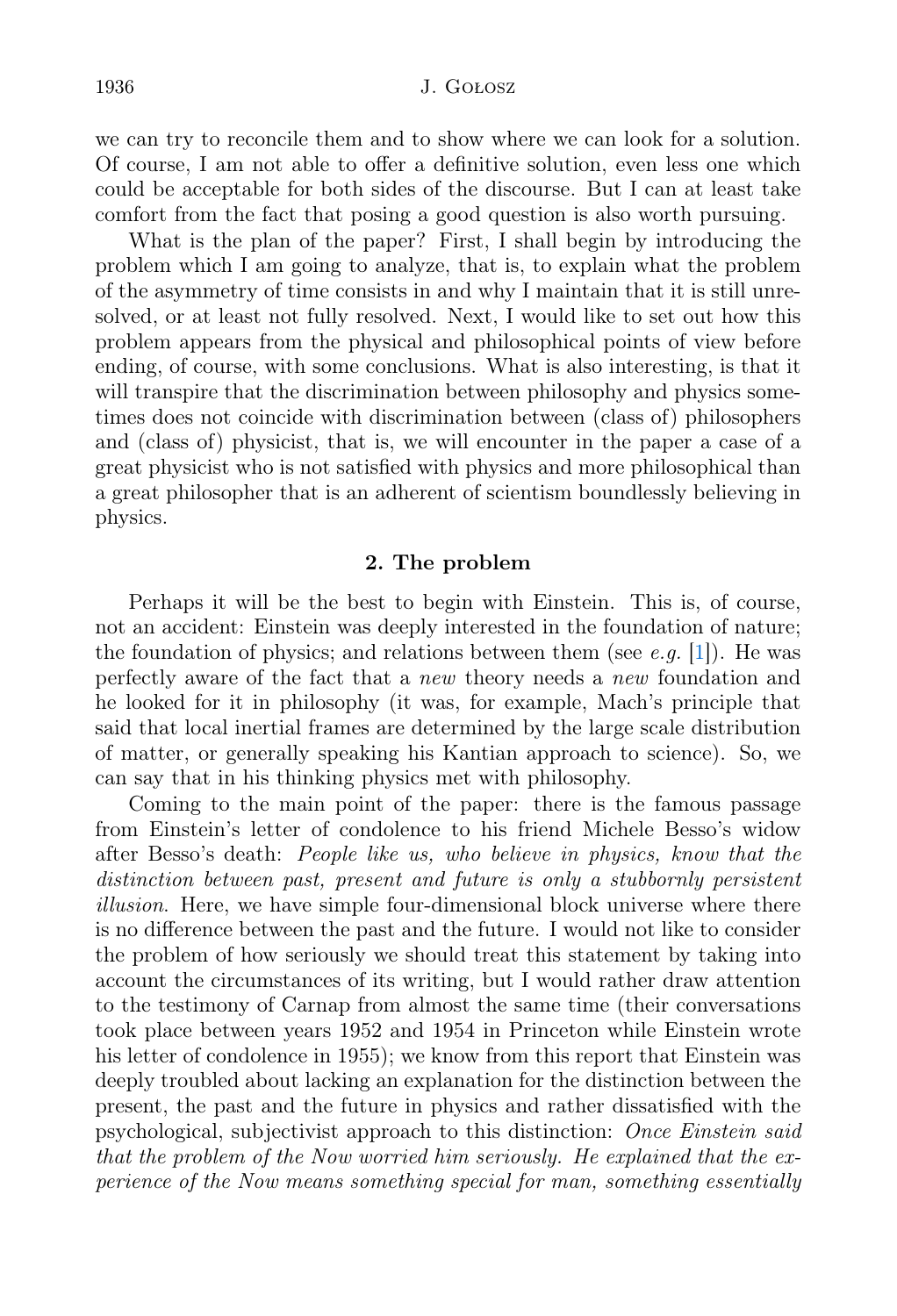different from the past and the future, but that this important difference does not and cannot occur within physics. That this experience cannot be grasped by science seemed to him a matter of painful but inevitable resignation. I remarked that all that occurs objectively can be described in science; on the one hand the temporal sequence of events is described in physics; and, on the other hand, the peculiarities of man's experiences with respect to time, including his different attitude towards past, present, and future, can be described and (in principle) explained in psychology. But Einstein thought that these scientific descriptions cannot possibly satisfy our human needs; that there is something essential about the Now which is just outside the realm of science. We both agreed that this was not a question of a defect for which science could be blamed, as Bergson thought.  $(\dots)$  I definitely had the impression that Einstein's thinking on this point involved a lack of distinction between experience and knowledge. Since science in principle can say all that can be said, there is no unanswerable question left  $[2, pp. 37-38]$  $[2, pp. 37-38]$ .

The citation is long but it is worth recalling: here the attitude of Einstein to the problem of the difference between the present, the past and the future seems a little different than in the letter of condolence — he was upset about it. And there was an interesting disagreement between Carnap and Einstein over the question of differences between the past, the present, and the future; while Carnap thought that science can, in principle, say all that can be said, and if there is no differences between the past, the present, and the future in physics, it should be included into the domain of psychology, Einstein seemed to be not fully satisfied with such a solution. I would like to highlight the problems which could possibly have drawn Einstein's attention and also be the reason for our worries, because they still seem to remain unresolved:

- 1. The present, which as the only one seems to exist, is still changing or 'moving' toward the future. The past does not seem to exist anymore and the future is to come into being. Additionally, we are convinced that we and other things persist over time by keeping strict identity (philosophers call such a form of existence endurance);
- 2. We have many traces of the past both in our memory and in the external world — but no traces of the future;
- 3. Events from the past affected those from the present, but we have no evidence of backward causation (that is, causation is always future directed);
- 4. The future seems to be open while the past is fixed and we cannot definitely change it.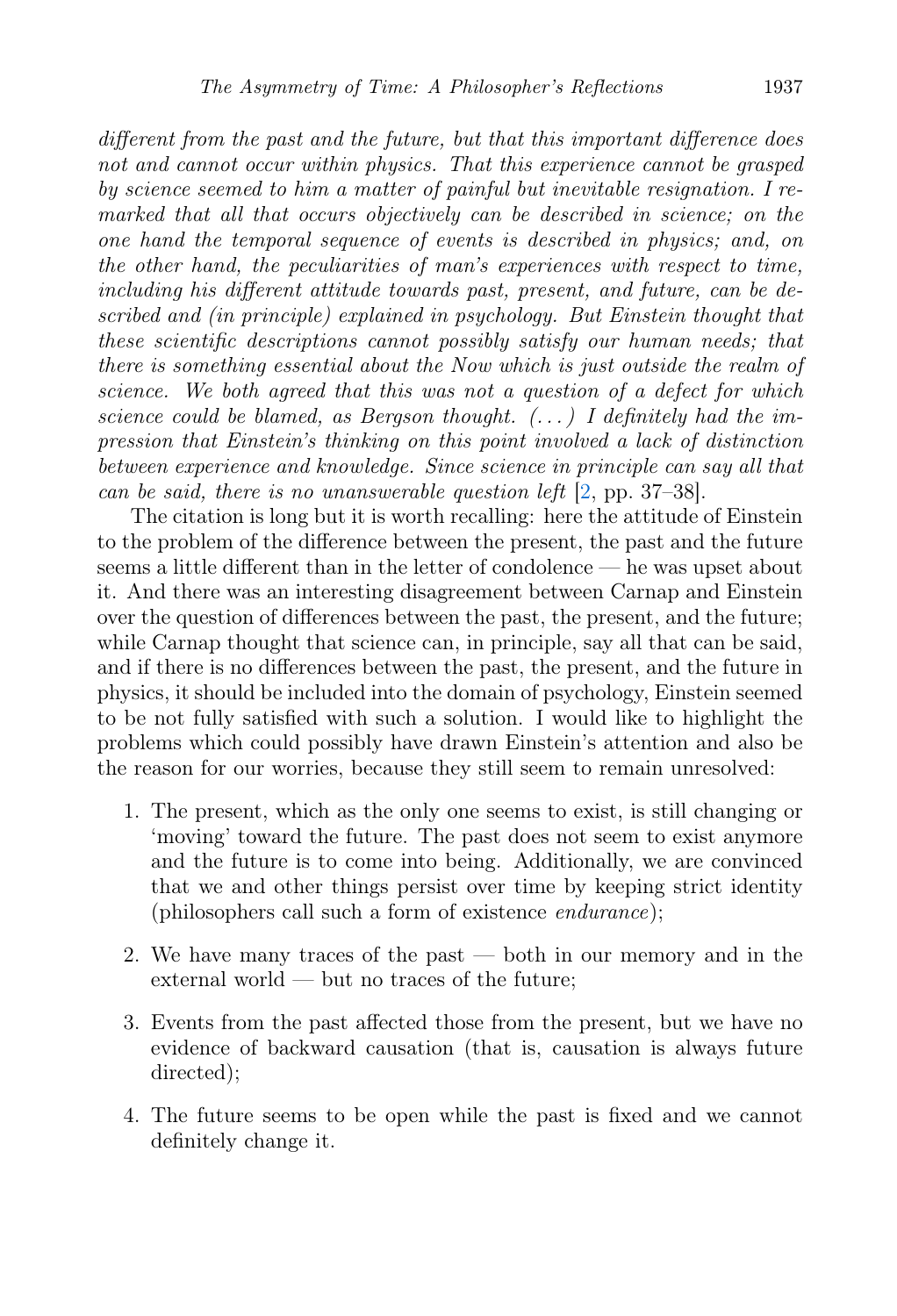The second property seems to be a consequence of the third one: past events left traces because they were able to affect the later ones causally (or physically). Nevertheless, the second property is so important feature of our world that I leave it on the list.

All the asymmetries mentioned above concern *fundamental* phenomena of our everyday experience pertaining to time and form something which is called the asymmetry of time itself. They should be distinguished from asymmetries in time of some physical processes, which do not relate to the fundamental properties of time, such as, for example, when we say *Thank* goodness that's over after an illness, rather than before it. The problem of the direction of time has originated from our attempts to understand these fundamental asymmetries and every plausible theory of the direction of time should explain them<sup>[1](#page-3-0)</sup>.

The essential difference between the past and the future, and the essential role of the present is that the present separates what is fixed and known (by traces) and cannot be changed any more, that is the past, from this which can only be predicted but  $-$  at least sometimes  $-$  can be affected, that is the future. It means that our understanding of the differences between the past, the future and the present also has to consist of understanding the origin of the asymmetry of time.

Now, returning to the debate between Carnap and Einstein: was Carnap right that the differences between the past, the present and the future, and the special part of these differences formed by the aforementioned asymmetries of time are only a matter of psychology or did rather Einstein have a genuine reason to be worried? I claim that Carnap was mistaken and that he did not understand the problem. Let us return to our list of phenomena which asymmetry of time consists of and give Carnap and his adherents as much advantage as it is possible, that is, let us remove from this list any possible subjectivist phenomena. So, let us:

- 1. Treat our conviction that the passage of time is only a consequence of the fact that we have traces of the past and no traces of the future in our memory and that it is a consequence of the third claim concerning the fact that causation is always future directed;
- 2. Resign from persistence by endurance toward the future and let us assume that it is an illusion and that instead of this we consist of temporal parts (such as things consist of spatial parts);

<span id="page-3-0"></span><sup>&</sup>lt;sup>1</sup> The first work known to me, in which this distinction was used, was Sklar [\[3\]](#page-10-2) although it was only introduced there by the conditions (2–4). Sklar stresses in his papers that for a theory of asymmetry of time to be acceptable it should explain the fundamental time asymmetries (2–4).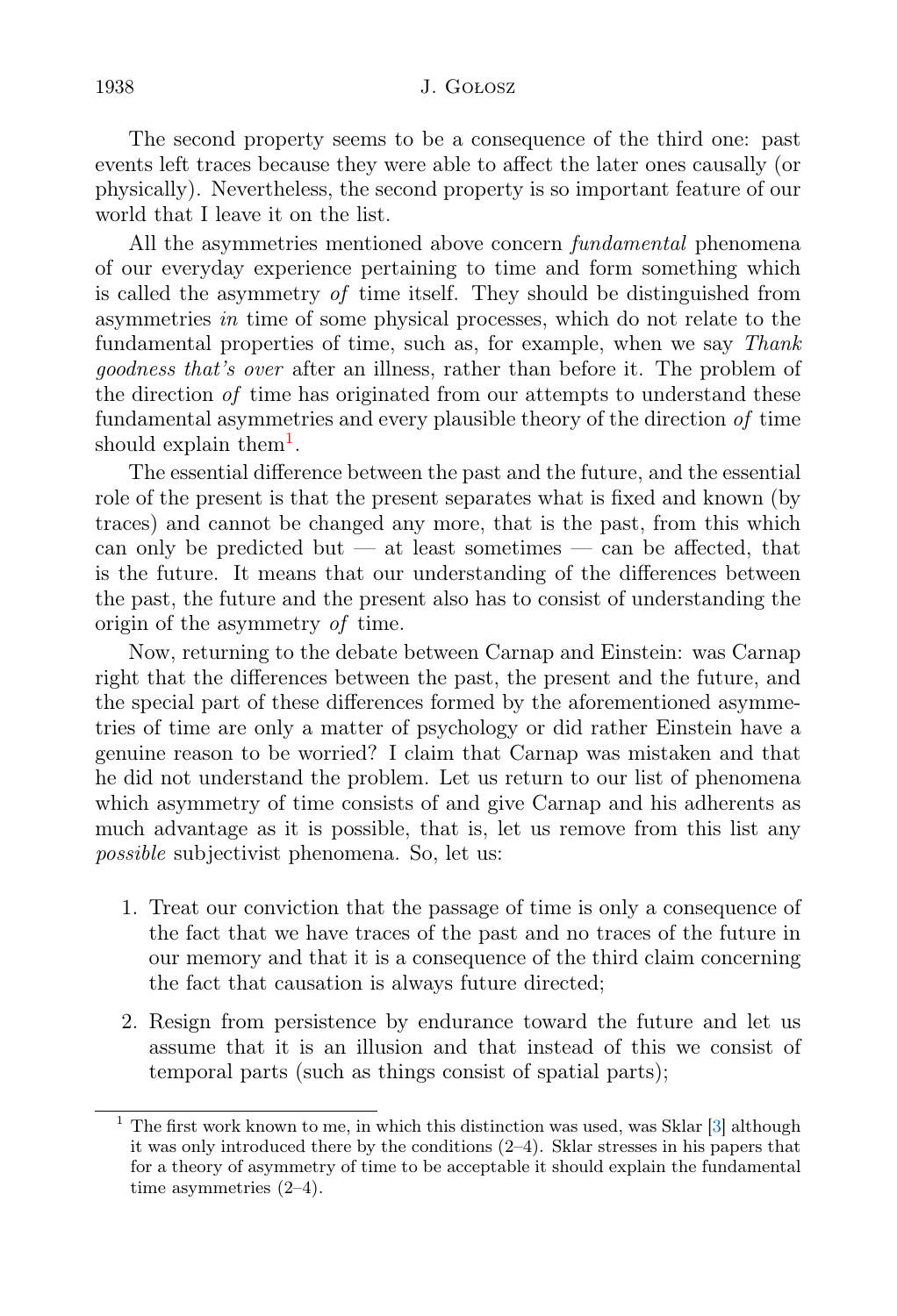- 3. Resign from explanation of the temporal asymmetry of our memory concerning the past and the future (assuming that it could be an illusion);
- 4. Assume that our conviction about existence of the open future is an illusion despite of indeterministic quantum mechanics.

Now, there still remain — contrary to what was claimed by  $Carnap$ two objective asymmetric phenomena which the asymmetry of time consists of and which certainly do not belong to the domain of psychology:

- 1. We have many traces of the past in the external world but no traces of the future;
- 2. Events from the past affected those from the present, but we have no evidence of backward causation (that is, causation is always future directed).

So, despite giving Carnap some important advantages (resigning from indeterminism and our conviction about retaining our strict identity over time) there remain two important objective aspects of the asymmetry of time which cry out for an explanation. And an important question arises: how we can explain them?

#### 3. The asymmetry of time from the physical point of view

Despite some important exceptions, one can say that it is a common view among physicists that there is no flow of time in physics. So, for example, Paul Davies — a physicist deeply interested in the physics of time asymmetry  $\overline{\phantom{a}}$  states with certainty that: *Nothing in known physics corresponds to the* passage of time. Indeed, physicists insist that time doesn't flow at all; it merely is  $[4, p. 40]$  $[4, p. 40]$ .

The four-dimensional spacetime block does not appear to leave room for the flow of time. However, if the flow of time does not exist, what is the source of the above-mentioned asymmetries of time?

It seems that we should look for an origin of the asymmetry of time within our laws of nature rather than within some *de facto* asymmetries which depend on the initial or boundary conditions of the universe because these last ones would form asymmetries of some physical processes in time rather than the asymmetry of time itself. The point is, however, that the electrodynamic, strong and gravitational interactions are invariant under time reversal and as such cannot distinguish any direction of time. In turn, weak interactions are not time reversal invariant, but they are not involved in the processes leading to the coming into existence of the traces of the past which we observe in everyday life (such as, for example, books, historical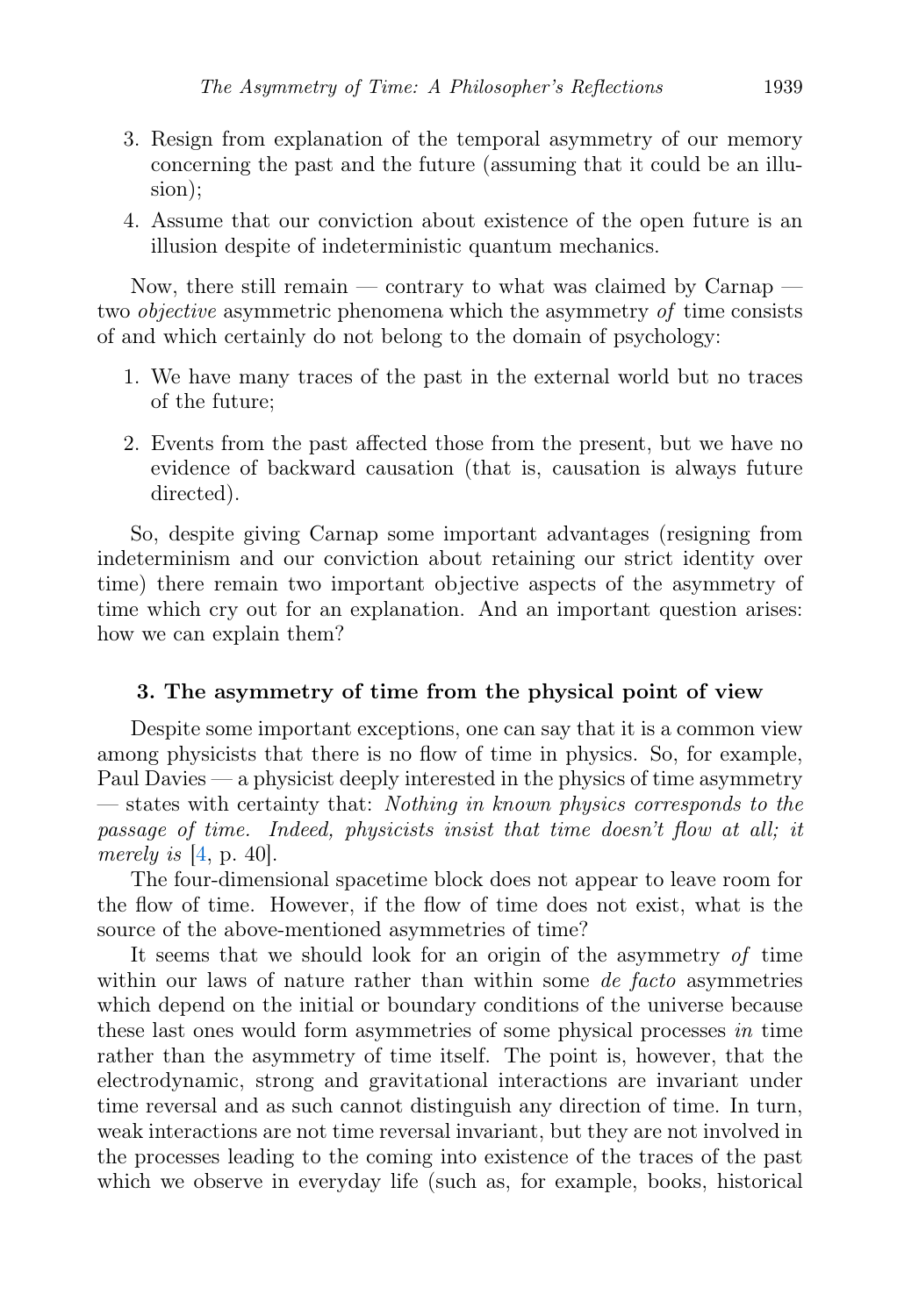monuments or a wet road after rain). They are also not responsible for future oriented causation. And this is why Feynman noticed a long time ago, shortly after the discovery of the CP symmetry violation, that the distinction between the past and the future cannot depend on asymmetries of weak interactions because in normal situations, for example when we are speaking, writing, walking, watching TV etc., weak interactions are not involved[2](#page-5-0) .

What is more, I would say that time is *maximally asymmetric* because we have no traces of the future and we know no cases of backward causation while the weak interactions are only *feebly asymmetric*, that is, for any weak process, a time-reversed sequence of events (the reverse sequence of time reversed states) is possible although it can have a different probability. This is an additional reason for which we cannot appeal to weak interactions to explain the asymmetry of time.

What has remained, and for a long time has been considered as a possible source of the asymmetry of time, was the process of increasing entropy. For example, Ludwig Boltzmann in his well-known Lectures on Gas Theory proposed to explain the direction of time just as a direction of rising entropy. He tried to *consider the unique directionality of time given to us* by experience as a mere illusion arising from our specially restricted viewpoint [\[7,](#page-10-4) p. 401]. He wrote: One can think of the world as a mechanical system of an enormously large number of constituents, and of an immensely long period of time, so that the dimensions of that part containing our own 'fixed stars' are minute compared to the extension of the universe; and times that we call eons are likewise minute compared to such a period. Then in the universe, which is in thermal equilibrium throughout and therefore dead, there will occur here and there relatively small regions of the same size as our galaxy (we call them single worlds) which, during the relative short time of eons, fluctuate noticeably from thermal equilibrium, and indeed the state probability in such cases will be equally likely to increase or decrease. For the universe, the two directions of time are indistinguishable, just as in space there is no up or down. However, just as at a particular place on the earth's surface we call 'down' the direction toward the centre of the earth, so will a living being in a particular time interval of such a single world distinguish the direction of time toward the less probable state from the opposite direction (the former toward the past, the latter toward the future). By virtue of this terminology, such small isolated regions of the universe will always find themselves 'initially' in an improbable state. This method seems to me to be the only way in which one can understand the second law  $-$  the heat death of each single world  $-$  without a unidirectional change of the entire universe from a definite initial state to a final state  $[7, pp. 402-403]$  $[7, pp. 402-403]$ .

<span id="page-5-0"></span> $2$  Feynman [\[5,](#page-10-5) ch. 5]. See also Sklar [\[3\]](#page-10-2) and Gołosz [\[6\]](#page-10-6).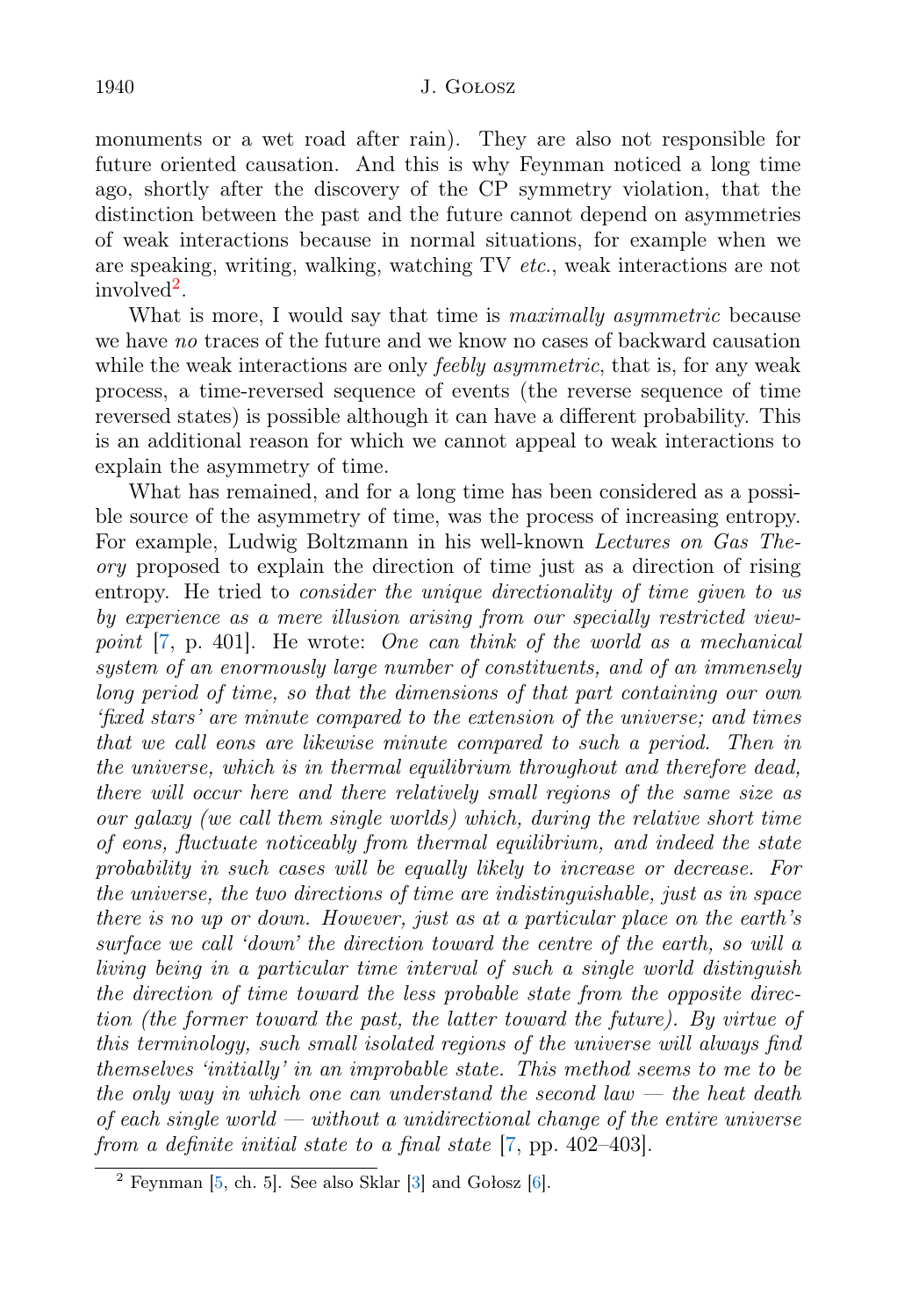Again the citation is long but interesting; Boltzmann compares the directions of time to the directions of space and claims that the direction of time is nothing more than the direction from less to more probable states. Is this explanation plausible? Unfortunately not, because he offers no mechanism responsible for the asymmetry of traces and directionality of causation, there is no explanation of them. And, what is even more important, if the arrow of time was defined (or determined) by entropy increase, the claim that entropy always increases in an isolated system, that is, the second law of thermodynamics, would only be a tautology<sup>[3](#page-6-0)</sup>. I do not suppose that we could desire something like this. Thus it seems that the rise of entropy is only a physical process which is asymmetrical in time.

Perhaps, we can hope that our future more general theory which we are looking for, such as the Theory of Everything (ToE) or Quantum Gravity (QG), will be temporally asymmetrical and will be able to resolve the problem of the asymmetry of time. So Penrose, for example, in his The Emperor's New Mind claimed that our sought-for quantum gravity must be a time-asymmetric theory<sup>[4](#page-6-1)</sup>. Not all physicists agree with such a postulate but we have an interesting time-asymmetric approach to QG called Causal Dynamical Triangulation (CDT), developed by Jan Ambjørn, Jerzy Jurkiewicz, and Renate Loll, in which spacetime has a built-in arrow of time which should allow one to distinguish between causes and effects<sup>[5](#page-6-2)</sup>. If we assume that CDT in some way grounds the fundamental asymmetry of time we experience in everyday life, such a line of attack seems to be very promising because it could make it possible to explain why we have no traces of the future and no cases of backward causation. I would like to notice, however, that although such an approach based on the spacetime with a built-in arrow of time makes it possible to distinguish between causes and effects, it still does not explain what is the origin of the asymmetry (or arrow) of time. It simply takes for granted that it is a primitive property of spacetime which cannot be derived from a more fundamental theory. But, to fully assess such a conception, we have to wait until this theory (CDT) receives its final form.

Now, I would like to turn to a slightly different approach to the problem of the asymmetry of time: a philosophical one.

<span id="page-6-0"></span><sup>3</sup> This was noticed by Eddington [\[8,](#page-10-7) p. 93]. See also Earman [\[9\]](#page-10-8), Sklar [\[3\]](#page-10-2), and Gołosz [\[10\]](#page-10-9).

<span id="page-6-1"></span> $4$  Penrose [\[11,](#page-10-10) pp. 344-345, 350-353].

<span id="page-6-2"></span> $5$  See e.g. Ambjørn, Jurkiewicz, Loll  $[12]$  and Ambjørn, Görlich, Jurkiewicz, Loll  $[13]$ . As I understand this conception, spacetime emerges dynamically from causal timeasymmetric processes.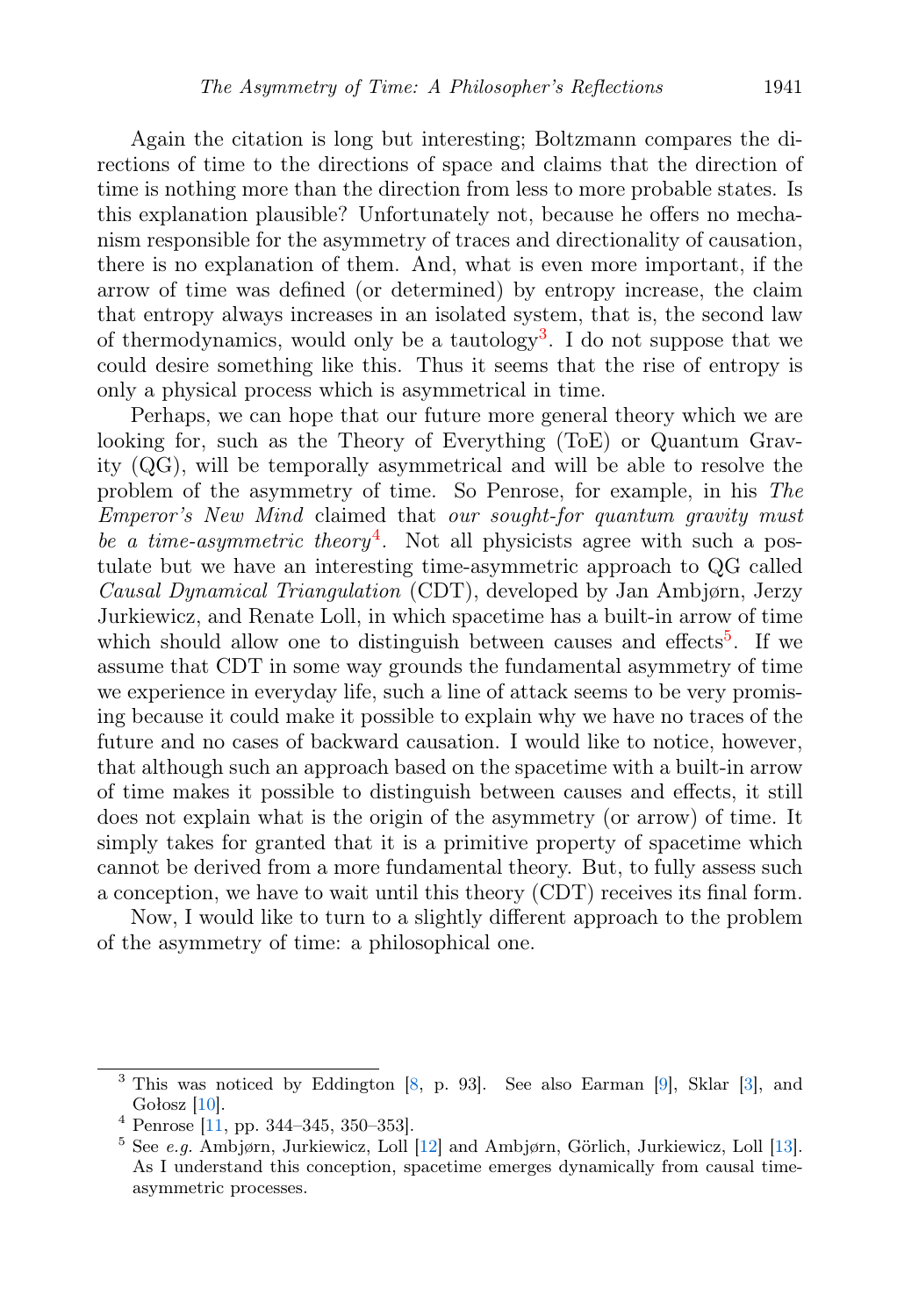## 4. The asymmetry of time from the philosophical point of view

Because an approach invoking entropy increase failed, it seems that what remains is to invoke asymmetrical causal relations. So, let us assume that the asymmetry of causation is really responsible for the asymmetry of time, that we have no traces of the future and there are no cases of backward causation. Then what remains to be considered is to explain what is the source of the asymmetry of causation, whether is it possible to find an origin of this asymmetry based on some time-asymmetrical physical processes which do not appeal implicitly to the asymmetry of time itself. The solution to this conundrum could seem apparently to be simple; causation is timeasymmetrical, effects always occur after causes, so is not this very property responsible for the asymmetry of traces and asymmetry of causation?

This answer is, unfortunately, implausible because, firstly  $-$  independently of which definition of causation we adopt, it is reasonable to assume — that in the causal relations which we are interested in, there are always physical interactions involved and these are time reversal invariant (excluding weak interactions, of course). So why cannot the effects of such interactions precede their causes? And secondly — more generally — if just the causation was responsible for the successions of events, why then do we also have many cases of the succession of events which are not causally connected?

Since the time of David Hume, philosophers distinguish between causes and effects with the aim of the asymmetrical relation of temporal priority by calling causes those events that occur *earlier* and effects those which occur later. So in such a case, a time asymmetric relation of temporal priority is used to distinguish them in a similar way as it is at present assumed in CDT. Then, however, the essential problem arises as to what is responsible for the asymmetry of this relation? Considerable efforts have been made by philosophers to find an origin — other than temporal, of course — of such an asymmetrical relation of temporal priority in vain simply because physical interactions (modulo weak interactions) are time reversal invariant.

Then, perhaps, we should assume that the relation of temporal priority is simply a *primitive* property of the temporal directionality of our world which does not need further explanations, because some relations and properties of the world have to be primitive?<sup>[6](#page-7-0)</sup> After all — one can argue — we cannot try to explain all the properties we find in the world ad infinitum.

<span id="page-7-0"></span> $6$  This is exactly the position taken by Sklar  $[3, pp. 399, 410-411]$  $[3, pp. 399, 410-411]$  because according to him the causal theory of time is implausible and if any reduction thesis has any plausibility at all, it is that which alleges the definability of causal notions by temporal notions and not that which maintains the definability of the temporal by the causal [\[3,](#page-10-2) p. 343].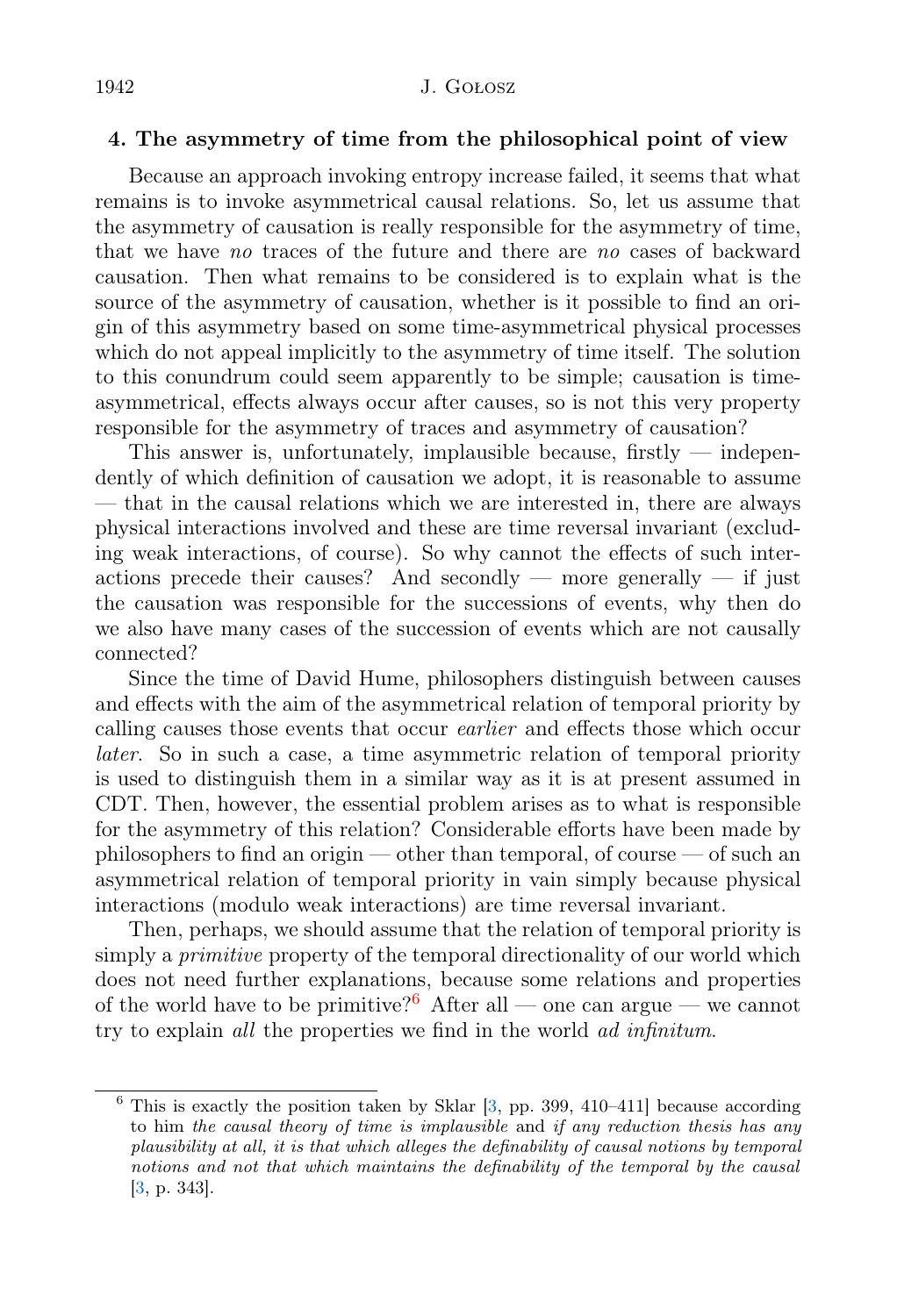The assessment of such a proposal depends on what aims we posit: if we simply want to *distinguish causes from their effects*, this procedure is plausible because then the explanation of the asymmetry of time is not our aim. The situation changes fundamentally if we want to explain the origin of the time asymmetry of the world because then, assuming the primitive unexplainable property of temporal directionality of our world, it would mean either the resignation of the explanation of a fundamental and bizarre — taking into account that physical interactions are time reversal invariant (excluding the weak interactions, of course) — property of our world, or — if we propose a causal theory of direction of time based on the idea of primitive property of temporal directionality of our world — we fall into a vicious circle in our reasoning: we then claim that time is asymmetrical because it is asymmetrical!

So, what remains is either to wait for a plausible physical theory which will be able to explain the *origin* of the asymmetry of time or to develop a metaphysical conception based on our everyday experience according to which there exists the flow of time, and to claim that it is responsible for the arrow of time. If there is the flow of time, then even if physical interactions which are involved in some events are time reversal invariant, due to the passage of time their consequences can be observed after these interactions.

Is it naïve? I would say that not at all; the fact that we have sophisticated thinkers coming from very different directions who should rather not be suspected of being naïve; I will limit myself to Bergson and Eddington. Both develop idea of becoming, which is the most promising view on the passage of time<sup>[7](#page-8-0)</sup>: Matter or mind, reality has appeared to us as a perpetual becoming. It makes itself or it unmakes itself, but it is never something made  $[15, p. 296]$  $[15, p. 296]$ . The flux of time is the reality itself, and the things which we study are the things which flow [\[15,](#page-11-1) p. 374].

And Eddington, who wrote in Chapter V, entitled Becoming, of The Nature of Physical World: It is absurd to pretend that we have no justifiable conception of 'becoming' in the external world. That dynamic quality  $-$  that significance which makes a development from past to future reasonable and a development from future to past farcical — has to do much more than pull the trigger of a nerve. It is so welded into our consciousness that a moving on of time is a condition of consciousness. We have direct insight into 'becoming' which sweeps aside all symbolic knowledge as on an inferior plane. If I grasp the notion of existence because I myself exist, I grasp the notion of becoming because I myself become [\[8,](#page-10-7) p. 97].

<span id="page-8-0"></span><sup>&</sup>lt;sup>7</sup> See *e.g.* Savitt [\[14,](#page-11-2)  $(2001-2014)$ ] and Gołosz [\[10\]](#page-10-9).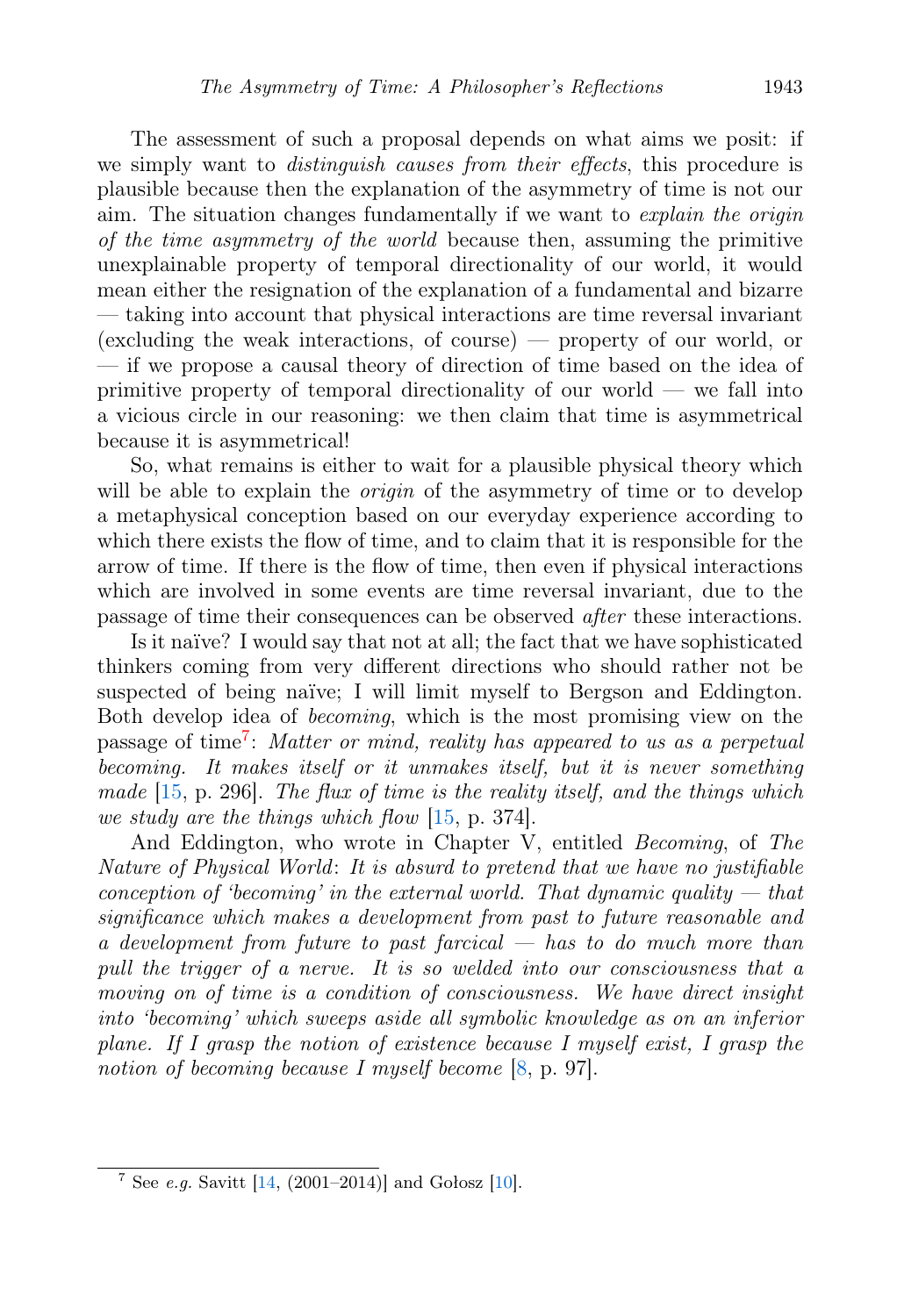What is emphasized here by Eddington is that becoming, or the moving on of time — contrary to what was claimed by  $Carnap$  — is an objective process which is a necessary condition of our experience.

The notion of becoming can be further elaborated to the form of dynamic existence in order to introduce enduring: things dynamically exist by directional endurance toward the future and thanks to this they keep strict identity over time and — so to say — they can 'carry' traces of past interactions into the future<sup>[8](#page-9-0)</sup>.

Such a metaphysical approach introducing the flow of time has some advantages and some disadvantages. The advantages are the following:

- 1. Because becoming has a directional character, it explains the arrow of time, and especially why we can assume that causes precede their effects despite the time-symmetry of physical interactions (modulo weak interactions, of course).
- 2. It explains why we observe the world in statu nascendi, that is, in the course of being developed, and why we are so interested in empirical sciences in the analysis of the evolution of physical systems (for example, the evolution of the Universe) or evolution of biological systems (in the theory of evolution), and why we are developing ourselves.
- 3. It explains why we and other things persist over time keeping strict identity (that is, why we and other things endure).

The important disadvantage of such a metaphysical solution to the problem of asymmetry of time is that it introduces a large part of hard metaphysics into the heart of our knowledge about the physical world, that is, it would deserve an essential limitation imposed on the capabilities of physics. In other words, it would mean an acceptance of the fact that physics would be unable to explain a fundamental property of our world — existence of the flow of time. Are we able to accept such a limitation imposed on physics? I am not sure.

Interestingly enough, the above-mentioned approaches — the physical and the philosophical ones — do not have to be inconsistent; they can be complementary as well. If, for example, in Causal Dynamical Triangulation, it is assumed that the asymmetry of time is a primitive property of spacetime which cannot be derived from a more fundamental physical theory, a metaphysical origin of the arrow of time can be simply added to this conception in the form of an idea of the flow of time.

<span id="page-9-0"></span> $8$  See Gołosz  $[10, 16]$  $[10, 16]$  $[10, 16]$ .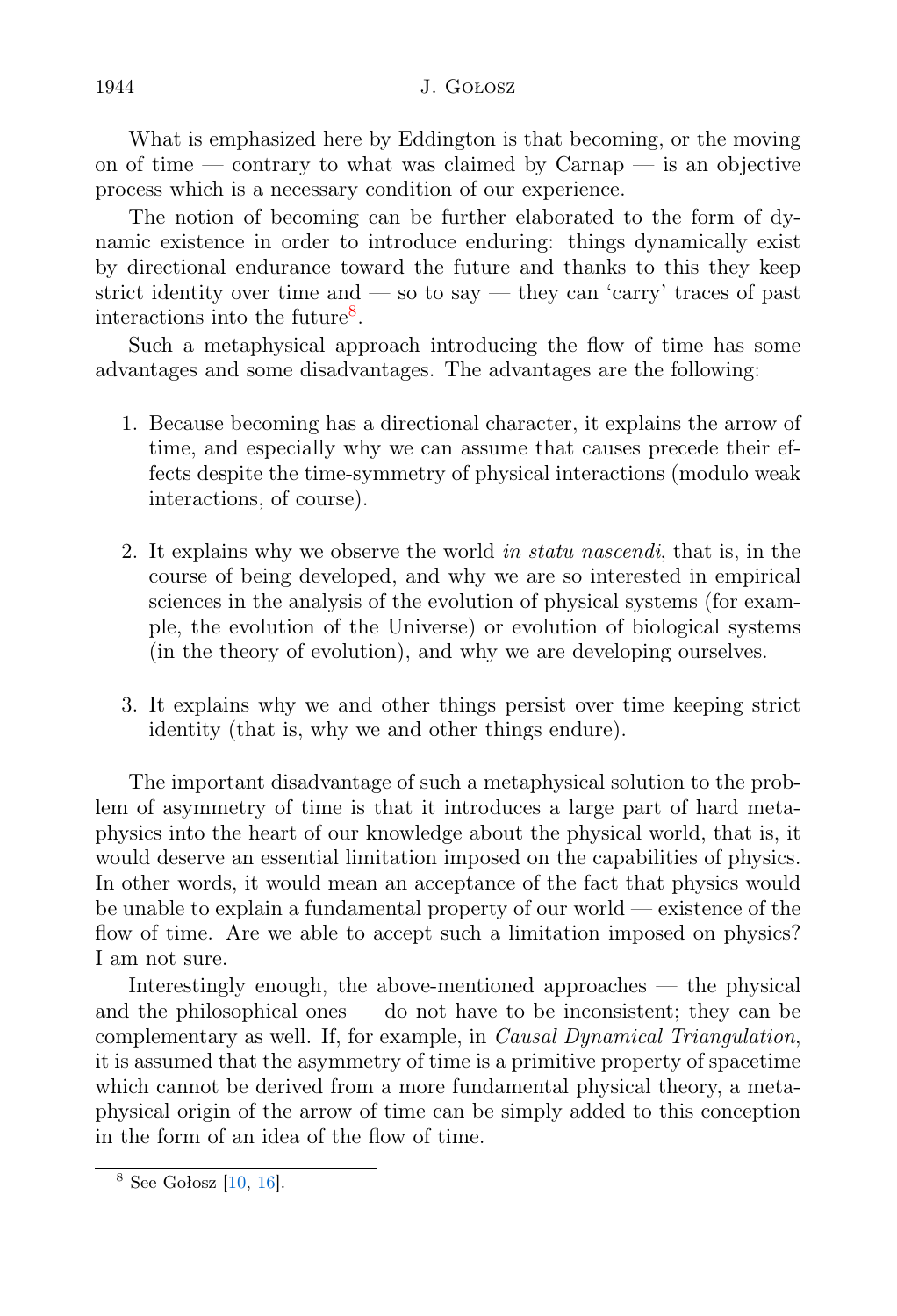#### 5. Conclusions

My main goal of this paper was to draw attention to the deep and still unresolved problem of the asymmetry of time. I have highlighted two possible directions of research which could lead to its solution, a solution which could even turn out to be complementary. Of course, as it often happens, a future development of science can surprise us by a quite unexpected solution to the problem under consideration. What is certain is that the problem is fundamental and cries out for an explanation.

In writing this paper, I have acquired a number of intellectual debts: I should mention in particular Lawrence Sklar, John Earman and Steven Savitt. I would like also to thank Paweł Moskal for the inspiration and Wojciech Wiślicki for his helpful remarks. The errors which remain in the text are, of course, only my own.

## REFERENCES

- <span id="page-10-0"></span>[1] A. Einstein, Autobiographical Notes, in: P.A. Schilpp, Albert Einstein, Philosopher–Scientist, Harper & Brothers Publishers, New York 1959.
- <span id="page-10-1"></span>[2] R. Carnap, Carnap's Intellectual Autobiography, in: P.A. Schilpp (ed.), The Philosophy of Rudolf Carnap, La Salle, IL: Open Court, 1963.
- <span id="page-10-2"></span>[3] L. Sklar, Space, Time, and Spacetime, University of California Press, Berkeley 1974.
- <span id="page-10-3"></span>[4] P. Davies, *That Mysterious Flow, Sci. Am.* **9**, 40 (2002).
- <span id="page-10-5"></span>[5] R. Feynman, The Character of Physical Law, Cambridge, MA: The MIT Press, 1967.
- <span id="page-10-6"></span>[6] J. Gołosz, Weak Interactions: Asymmetry of Time or Asymmetry in Time?[,](http://dx.doi.org/10.1007/s10838-016-9342-z) [J. Gen. Philos. Sci.](http://dx.doi.org/10.1007/s10838-016-9342-z) 48, 19 (2017).
- <span id="page-10-4"></span>[7] L. Boltzmann, (1896–1898), Lectures on Gas Theory, transl. S. Brush, University of California Press, Berkeley 1964.
- <span id="page-10-7"></span>[8] A.S. Eddington, The Nature of Physical World, Macmillan, New York, Cambridge University Press, Cambridge 1929.
- <span id="page-10-8"></span>[9] J. Earman, An Attempt to Add a Little Direction to 'The Problem of the Direction of Time', [Philos. Sci.](http://dx.doi.org/10.1086/288568) 41, 15 (1974).
- <span id="page-10-9"></span>[10] J. Gołosz, Upływ czasu i ontologia, Wydawnictwo Uniwersytetu Jagiellońskiego, Kraków 2011 (in Polish).
- <span id="page-10-10"></span>[11] R. Penrose, The Emperor's New Mind, Oxford University Press, Oxford 1989.
- <span id="page-10-11"></span>[12] J. Ambjørn, J. Jurkiewicz, R. Loll, The Self-Organizing Quantum Universe, Sci. Am. **7**, 42 (2008).